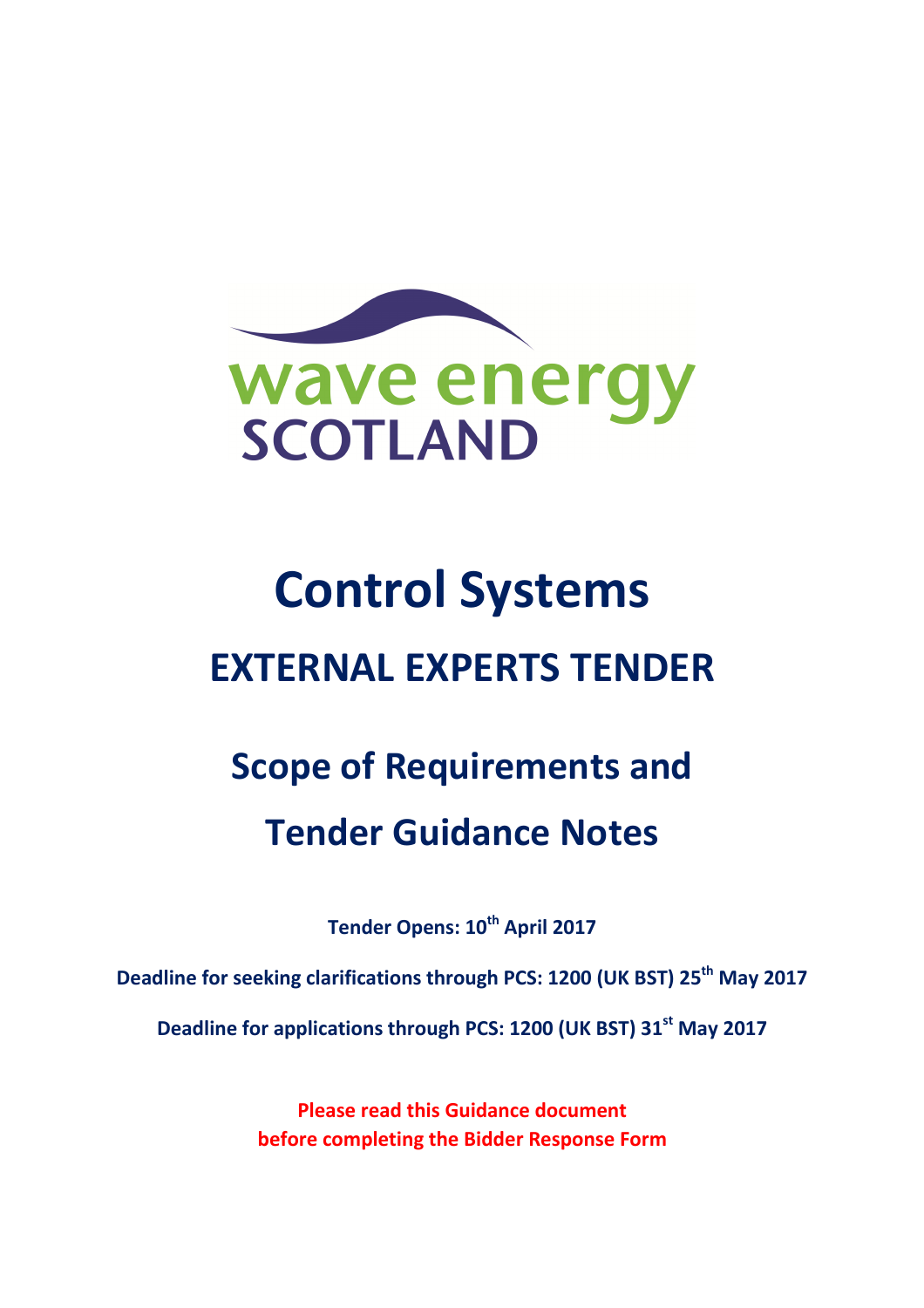## SCOPE OF REQUIREMENTS

#### BACKGROUND TO WAVE ENERGY SCOTLAND (WES)

Wave Energy Scotland (WES) is a wholly owned subsidiary of Highlands and Islands Enterprise (HIE) – funded by the Scottish Government – and is taking an innovative approach to supporting the commercialisation of the wave energy sector. What makes WES unique is its long-term commitment to the sector: WES is awarding contracts for innovative technology development activities that focus on proving technology and engineering quality and will support these activities until the technical and commercial risks are low enough for the private sector to re-enter the sector. Please go to www.waveenergyscotland.co.uk for further information on WES.

WES is issuing calls for proposals for wave energy technology development projects in areas that have been prioritised as requiring the most development and/or having the most impact on the future cost of energy. These areas are selected by WES via stakeholder consultation, including the WES Advisory Group: a body with expertise drawn from the industrial, academic, investment and insurance communities. Interested parties will be able to bid in an open competitive process for the award of a contract, possibly providing up to 100% of the costs of their technology development projects.

WES is using pre-commercial procurement (PCP) for its calls which means that successful applicants will receive a contract for research and development services and not a grant. This means that successful applicants will have a higher duty to WES than is normal in grant-funded programmes, which is outlined in this guidance.

It is likely that technology transfer from other sectors such as automotive, offshore wind, mining, aerospace, defence, robotics, maritime and oil & gas will be invaluable. Technology transfer from these sectors may have the opportunity to stimulate step changes in technology development in the wave sector via lower capital costs, and improved efficiency or reliability at the subsystem or device level.

The WES approach recognises the significant value that has accrued to Scotland in the development of wave technology to date, and the large global market that can be developed through further technological innovation. WES therefore seeks to retain the intellectual property and know-how from device and technology development in Scotland for future benefit.

WES has adopted a thorough stage-gate technology development process to ensure early stage concepts are supported and evaluated to allow subsequent development work to be undertaken at scale, efficiently and robustly.

#### WAVE ENERGY SCOTLAND OBJECTIVES

Wave Energy Scotland recognises the significant value that has accrued to Scotland in the development of wave technology to date, and the large global market that can be developed through further technological innovation. Building upon this, the objectives are to:

- Seek to retain the intellectual property and know-how from device development in Scotland for future benefit;
- Enable Scotland's indigenous technologies to reach commercial readiness in the most efficient and effective manner, and in a way that allows the public sector to exit in due course;
- Ensure that the learning gained from support for wave device development and deployment to date, in particular the learning from Scotland's leading wave technologies, is retained and used to benefit the wave energy industry;
- Avoid duplication in funding, encourage collaboration between companies and research institutes and foster greater standardisation across the industry;
- Ensure value for money from public sector investment; and promote greater confidence in the technical performance of wave energy systems in order to encourage the return of private investment.

#### CONTROL SYSTEMS COMPETITION

Wave Energy Scotland's fourth call, launched on 5<sup>th</sup> April 2017, is for Feasibility Studies on Control Systems for Wave Energy Converters (WECs), including detailed definition of follow-up Design and Development Project proposals.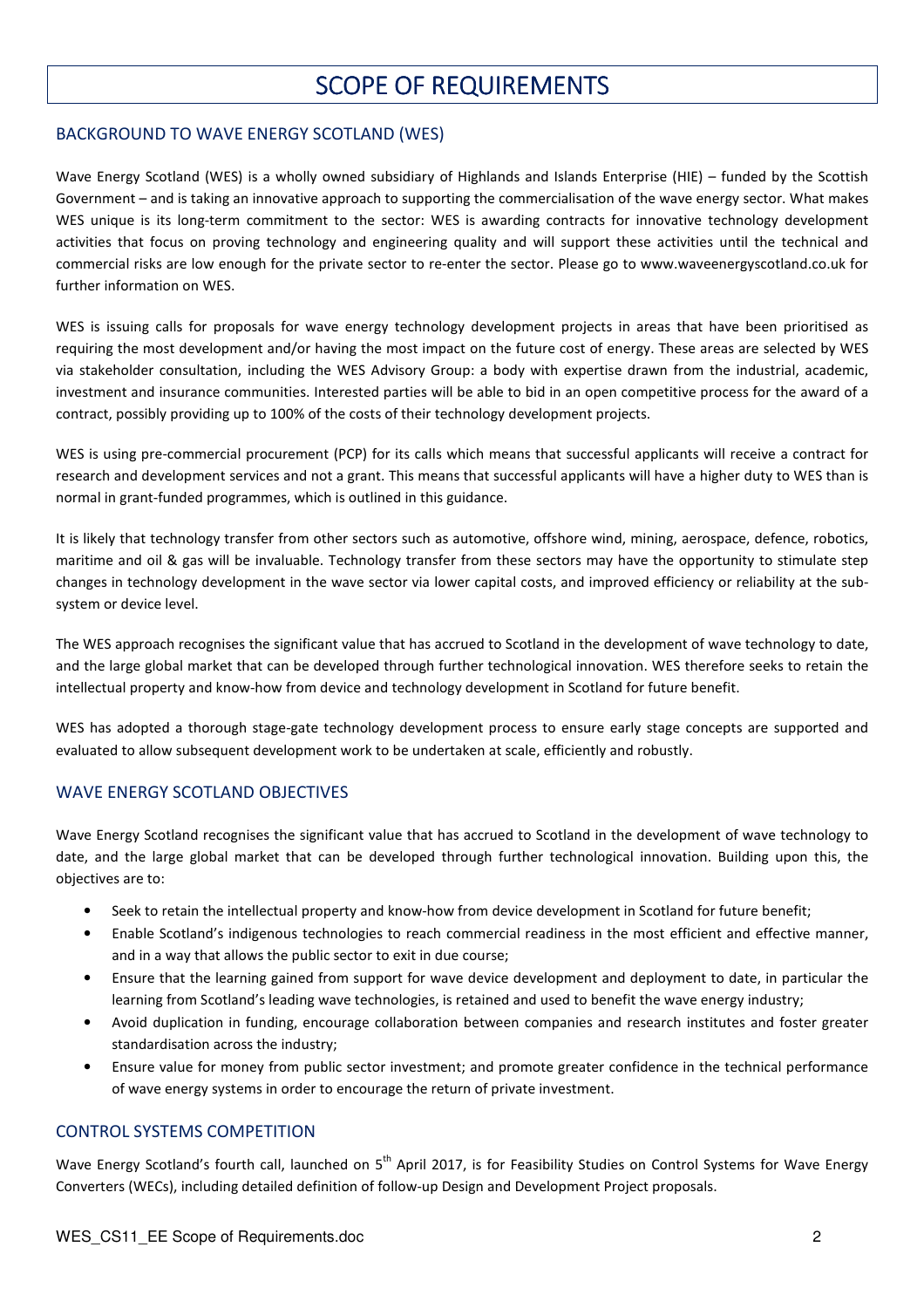The call will take the form of a three stage programme. Applications are invited to Stage 1 and successful projects have the opportunity to progress through Stage Gates to Stage 2 and 3 and increased funding values.

WES expects to award up to 12 contracts for Stage 1 projects.

The overall objective of the Control Systems programme is to design, develop and demonstrate advanced control systems for WECs and sub-systems which will deliver improvements in performance, affordability, survivability and reliability along with benefits in other WES Target Outcome Metrics.

Sophisticated control systems could be a key enabler to the development of economically viable WEC technology. While the control system and associated hardware themselves represent a relatively small proportion of CAPEX, their influence could enable significant benefits to be realised in many, if not all of the WES Target Outcome Metric areas, thereby delivering necessary reductions in Levelised Cost of Energy.

Stage 1 projects will assess the feasibility of proposed control methodologies, Stage 2 will design and develop the control system and Stage 3 will deliver physical demonstration. The programme is designed to accommodate the development and demonstration of both advanced control methodologies which are applicable to existing technologies (e.g. specific technologies being developed in the WES PTO and NWEC programmes or wider WEC/PTO types), and innovative or novel control methodologies which enable development of a completely new approach to wave energy conversion. As such, the programme timescales are designed so that Stage 3 Control Systems projects can choose to engage with hardware demonstration activities in the advanced stages of the NWEC and PTO programmes, or use hardware-in-the-loop rig test equipment appropriate to the control system and its applications.

The following table shows the key dates for the Control Systems call, for which the external experts are sought. Evaluation of the project applications will take place following the Tender Deadline. Key dates for the assessors are shown in Table 2.

|  |  |  | Table 1 Control Systems Call - Key Dates |  |  |  |
|--|--|--|------------------------------------------|--|--|--|
|--|--|--|------------------------------------------|--|--|--|

|   | <b>Description</b>                                                                     | Dates (2017)             |
|---|----------------------------------------------------------------------------------------|--------------------------|
|   | Contract Notice published                                                              | 5 <sup>th</sup> April    |
| 2 | <b>Information Webinar</b>                                                             | 13 <sup>th</sup> April   |
| 3 | <b>Brokerage Event</b>                                                                 | $12^{th}$ May            |
| 4 | Last date for applicants to request clarification (through PCS)                        | $25th$ May               |
| 5 | Last clarifications issued by WES                                                      | $30th$ May               |
| 6 | <b>Tender Deadline</b>                                                                 | 12 <sup>th</sup> June    |
| 7 | Applicants' response to Assessors' clarifications (if required) completed by email by: | 23 <sup>rd</sup> August  |
| 8 | <b>Contract Award</b>                                                                  | 26 <sup>th</sup> October |

Further details of the Control Systems Call are contained in the Call Guidance document given as additional information for this external expert tender. It is recommended that all Bidders read and understand the Call Guidance document prior to submitting a tender response to act as an external expert for this call.

#### BACKGROUND TO THIS TENDER

In order for Wave Energy Scotland to ensure projects with the most promise are selected for support, independent external experts may be called upon to assist with carrying out assessment of call applications and to complement the WES team during decision making processes.

Each application to the call will require to be evaluated by a panel of individuals with the relevant technical skills and experience, to determine the projects which merit support.

WES is therefore seeking a number of individuals to support the evaluation process for the current call only with the requirements detailed in the section below.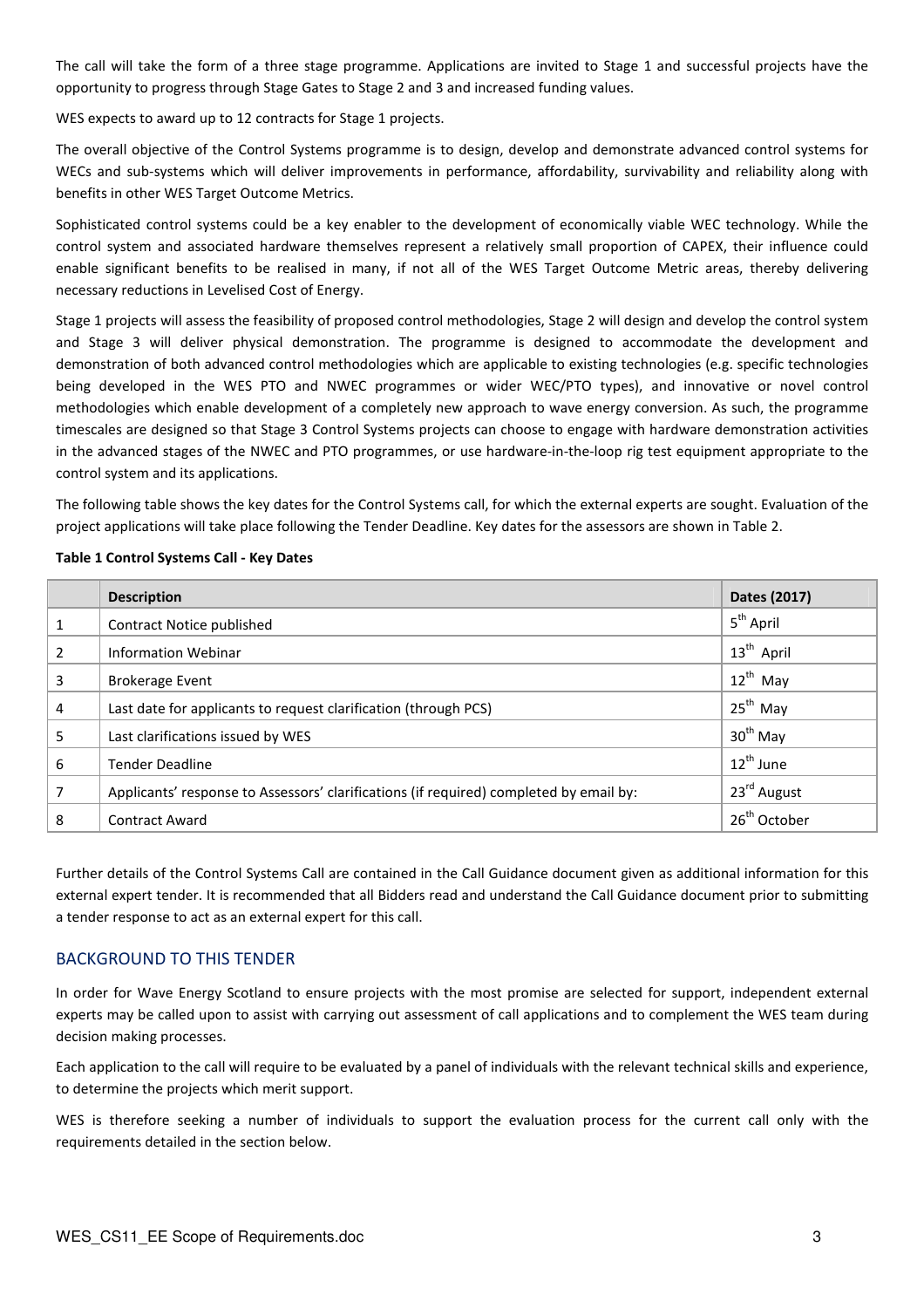#### SCOPE OF SERVICES

To ensure adequate technical expertise is available during the assessment of applications to the call, WES wishes to engage with a number of suitably qualified and experienced individuals who meet the requirements set out in the section 'EXPERTISE SOUGHT' who can provide independent, impartial expert advice.

The assessors will be required to read and independently evaluate a number of applications, covering both technical and commercial elements, following the guidance provided by WES and HIE. Written and verbal feedback/analysis of applications will be provided to WES/HIE following completion of the evaluation period. Attendance will be required at evaluation meeting(s) in Inverness, where the applications will be discussed.

Individuals appointed to act as assessors must be able to demonstrate relevant and up to date technical knowledge, skills and experience, specifically relating to the topic being covered by the Call.

The individuals selected to act as assessors will be required to participate in a meeting in advance of evaluating any applications. This meeting will be online to ensure that all assessors understand the requirement of the Call, the assessment process, and provide an opportunity to ask questions prior to receiving the applications for review.

Key dates for the assessment process are shown below but it should be noted that these dates are indicative and may change e.g. depending on the number of applications received for the call.

Meetings will usually be from 9am to 5pm, with lunch provided.

#### Table 2 Indicative Key Dates for Assessors

| <b>Description</b>                   | Location  | No. of Days | Dates (2017)                                               |
|--------------------------------------|-----------|-------------|------------------------------------------------------------|
| Initial Online Meeting               | Remote    | 0.5         | $19th$ July                                                |
| <b>Application Evaluation Period</b> | Remote    | 4.5         | 20 <sup>th</sup> July – 7 <sup>th</sup> August (inclusive) |
| <b>Moderation Meetings</b>           | Inverness |             | $16^{th}$ August – $18^{th}$ August (inclusive)            |
| Clarification Meetings (if required) | Remote    |             | $21^{st}$ August – 25 <sup>th</sup> August                 |

Expected unavailability for these key dates must be indicated to WES in the Bidder Response Form.

It is possible that additional hours/days may be required due to circumstances outwith WES's control, and an hourly rate is required to be given in the Pricing Pro Forma for additional work. However, this is expected to be minimal and would be agreed in advance with WES.

#### EXPERTISE SOUGHT

External experts with experience in one or more of the following specialisms are sought to submit a bid to act as an assessor for the Call.

• Control Systems Specialist– Academic

Have significant academic/research experience in applied control methodologies relevant to dynamic motion control

• Control Systems Specialist – Industrial

Have significant industrial experience in development of dynamic motion control systems

#### • Innovation and Strategy Specialist

Have experience and a proven track record of identifying promising innovations at concept stage, and/or the management of research and development projects.

#### • Wave Energy Specialists

Have extensive experience in the wave energy sector, in either academia or industry, ideally with experience of utilising optimisation and control to optimise the Levelised Cost of Energy of wave energy technology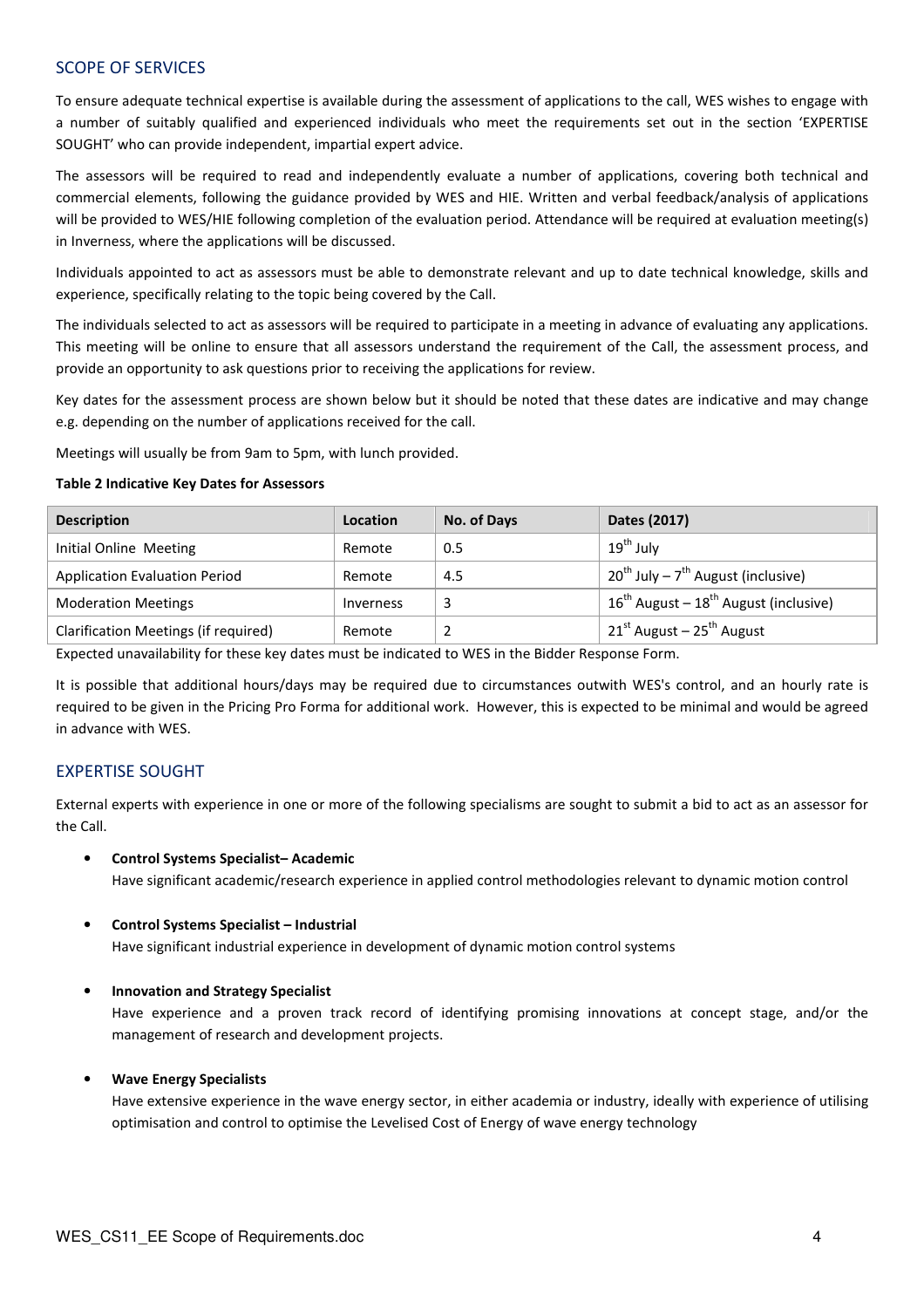In addition all Bidders, irrespective of specialism selected, should be able to demonstrate that the proposed individual has:

- the necessary skills and experience to carry out the assessment of applications to this call which may cover the application of control to optimise the power capture performance, availability, affordability or survivability of a wave energy converter
- the ability to analyse affordability claims
- experience within the wave energy, or related, sector.

While not essential, direct experience in the wave energy sector is preferable.

Bidders should note that this requirement is for individuals, and therefore entities wishing to put forward a number of individuals must submit a separate Bidder Response Form for each named individual.

Where individuals feel that they have relevant skills and expertise to be considered an expert in more than one specialism, Question C)1 of the Bidder Response Form can be used to rank their specialisms in order of preference. The maximum number of specialisms which can be awarded to the same individual is one. Evidence to support the selection of a specialism should be provided in Question C)2

#### CONFIDENTIALITY AND NON-DISCLOSURE UNDERTAKING

As for any tender exercise it is essential that members of an assessment panel do not have a conflict of interest which would prevent them from making a fair and objective assessment of the applications for this call.

Therefore, as individuals will gain access to information of a confidential nature (including prior to contracts being in place) WES are putting in place robust processes to ensure confidentiality is maintained with all individuals applying to be an assessor being required to sign and return a Confidentiality and Non-Disclosure Undertaking.

Please note this must be signed by the proposed individual and not an employer or other third party. It must also be stressed that any information provided to an individual by WES must not be divulged to any other party (including employers).

The accepted method of delivery for the Confidentiality and Non-Disclosure Undertaking will be for the signed document to be scanned and uploaded to the Public Contracts Scotland portal as part of your tender submission.

However, the original signed document must be sent to WES (at the following address) by the date indicated in Table 3.

Note: this is the only part of the Tender Response which is required to be posted.

WES Procurement An Lòchran 10 Inverness Campus Inverness IV2 5NA

#### CONFLICT OF INTEREST

Whilst bidders will be required to state any actual or potential Conflict of Interest as part of this tender response, further checks will be undertaken with the highest ranking bidders when applicant details for the Call are known. The Confidentiality and Non-Disclosure Undertaking is required to provide information to the potential assessors to fully determine conflict of interest.

WES requires all assessors to note any material interests at the earliest possibility. Failure to disclose relevant information may result in exclusion from this tender or the termination of any contract that may be awarded to you.

The following categories of interests should be considered:

- Sources of remuneration: All employment or other contractual arrangements (other than with WES) for which you receive remuneration by virtue of being employed, self-employed, the holder of an office, a director of an undertaking, a partner in a firm, or undertaking a trade or profession
- Related undertakings: Any directorships of a parent or subsidiary undertaking which are unremunerated
- Contracts: Any contracts that you (or any organisation in which you have an interest) have or are currently negotiating of relevance to WES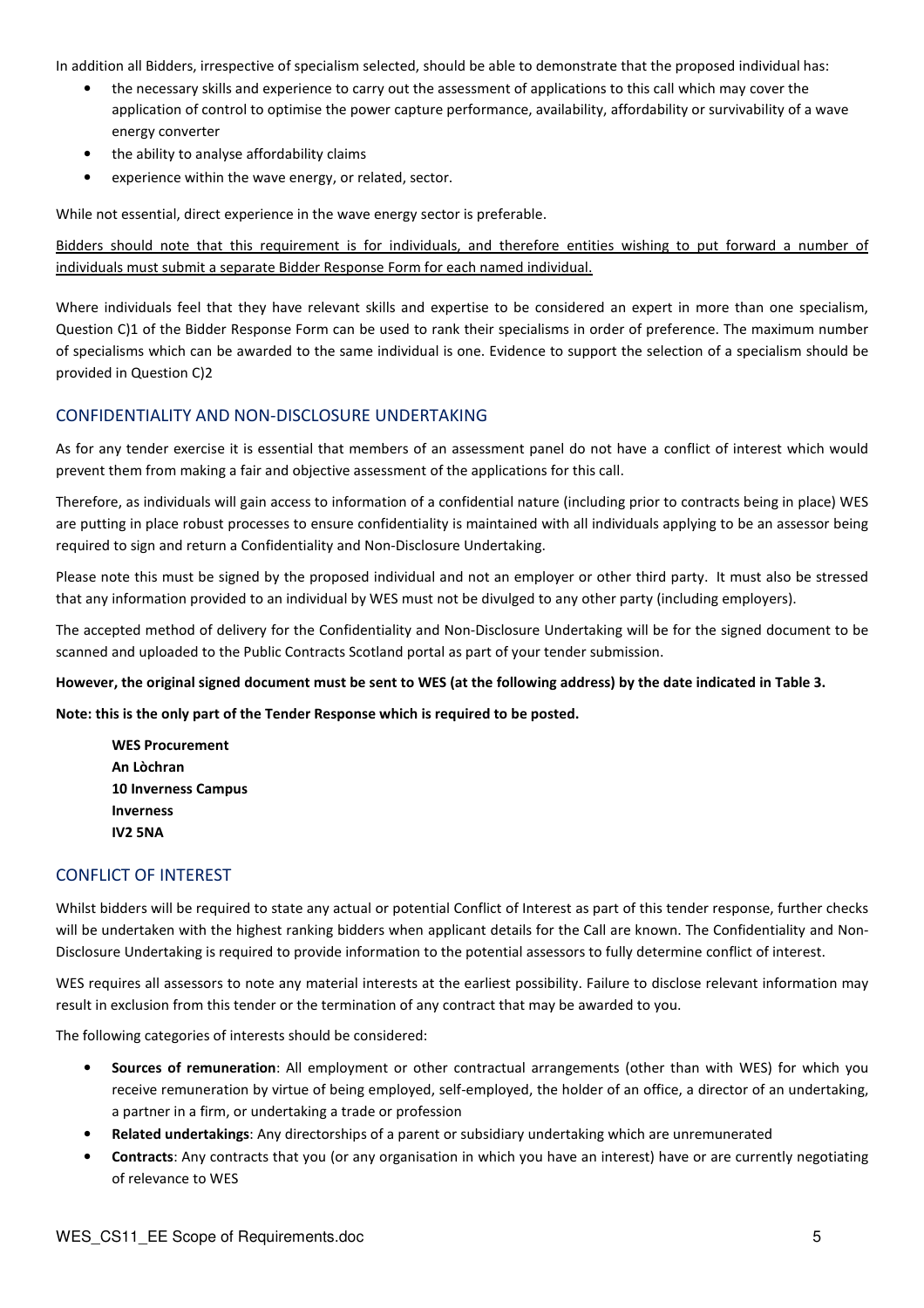- **Shares and securities:** Shares or securities held in a company or organisation which may be significant to the work and operation of WES
- Non-financial interests: Any non-financial interests that may be significant to the work and operation of WES

It is also worth considering situations when it would be appropriate to declare relevant interests of close family or friends (indirect interests). Close family includes spouse, live-in partner, parent, child, brother, sister and the spouses of any of these.

Be open and transparent about your interests and always take advice if you are not sure. If in doubt, you should error on the side of caution.

#### VALUE

The budget currently available for all external experts through this tender is £48,000 (excluding VAT).

It is currently anticipated that 2 individuals will be selected as assessors from each of the four specialisms outlined in the Expertise Sought section above, with a total of 8 assessors. However, this number may change depending on the number of Call Applications received.

It is expected that the services of the assessor will be required over the dates provided in Table 2 above. However, as indicated, these dates may be subject to change but WES will inform assessors of any changes giving as much notice as possible. Expected unavailability for these key dates must be indicated to WES in the Bidder Response Form.

Within the Pricing Pro Forma, Bidders are required to submit a

- Fixed fee (including T&S and travel time) for the core elements in Assumptions 1-3
- Hourly rate (excluding T&S or travel time) for Assumptions 4-5 which cover additional work if required.

The maximum day rate assumed by WES for each individual is £675 (ex VAT).

#### INVOICING/PRICING

Suppliers shall submit an invoice to WES on conclusion of the contract. Payments will be made in arrears and will be based upon the Fixed Fee provided and, for any additional ad-hoc work, the actual number of hours worked.

Evidence of the work carried out shall accompany each invoice. This will be in the form of a list of the applications evaluated. WES shall not be responsible for any delay in payment of the invoice where the invoice is not accompanied, or preceded, by the relevant deliverables. Travel and subsistence for additional ad-hoc work (if required), must be agreed in advance with WES at rates appropriate for a public sector contract.

#### SUSTAINABILITY

The sustainability agenda is of growing importance to the Scottish and UK Governments and the wider public sector. Therefore, it is of crucial importance that suppliers and their sub-contractors are increasingly knowledgeable about both the sustainability implications of their services, public sector objectives, policies, standards, targets and legislation. Increasingly, public sector organisations are focusing on their suppliers' and their supporting supply chains to ensure that strategies are in place that minimise environmental impact, including low carbon, low waste, reduced water consumption, increased recycling and respecting biodiversity. The Scottish public sector needs to assure itself these wide-ranging issues are understood, acknowledged and addressed in the procurement and delivery of services. Therefore, WES expect suppliers and their supply chain to be aware of the Scottish Government position on sustainability and to apply these principles when delivering the requirements.

#### EQUALITY AND DIVERSITY

Achieving equality and recognising the business and social benefits of diversity are integral to HIE's delivery of the Government Economic Strategy. This is set out in the document "Equality, Diversity and Highlands and Islands Enterprise: a Framework for Action" www.hie.co.uk/equalityanddiversity Suppliers delivering functions on WES's behalf should take this into account when providing these services.

WES encourages all suppliers to pay the Living Wage to their employees and to promote payment of the living wage throughout their supply chain.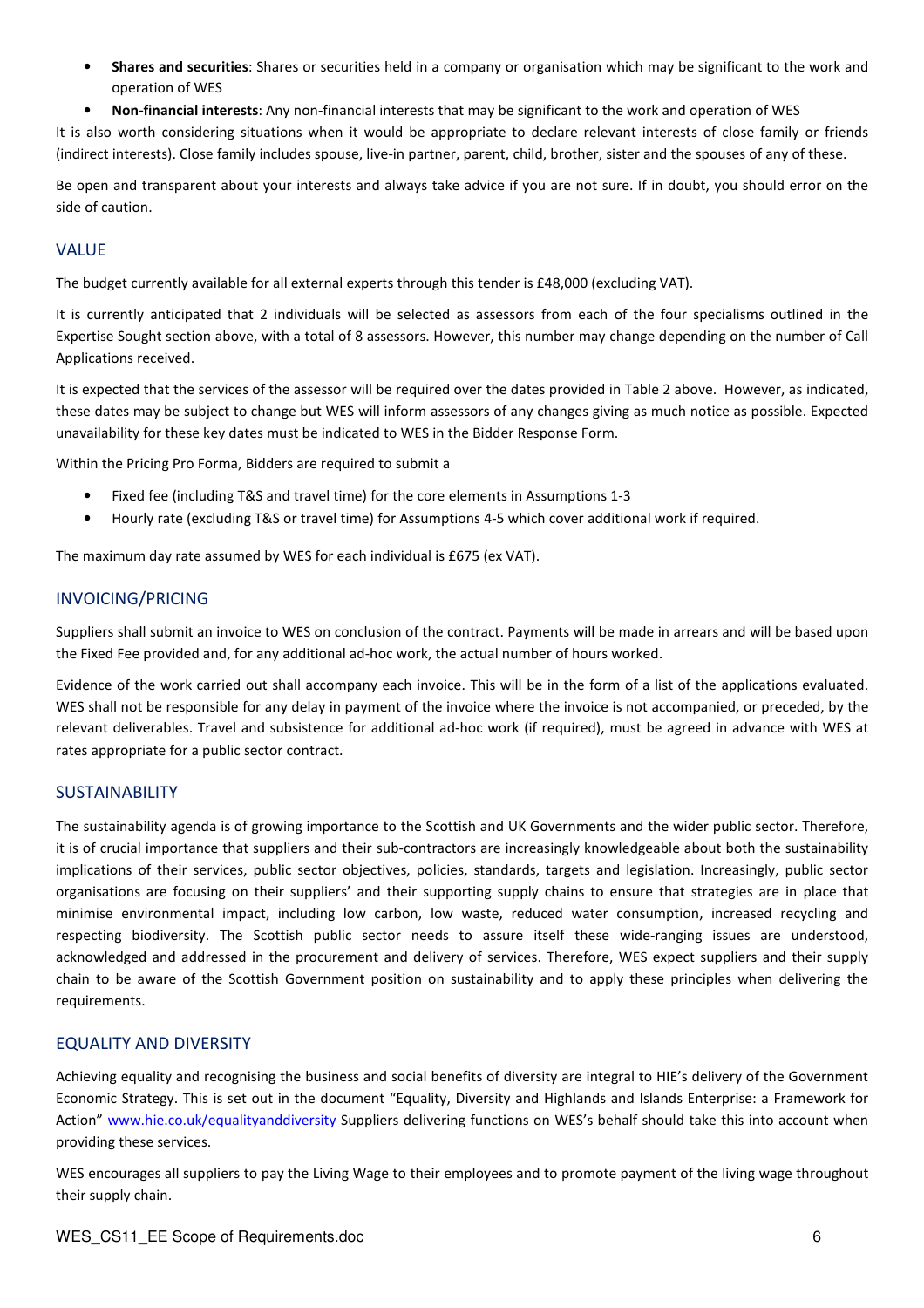#### STATUTORY OBLIGATIONS

The bidder shall be deemed to have acquainted themselves with, and comply with, all conditions likely to effect the execution of the Specification, including Health & Safety, Equality and Diversity and other regulations in force. No claim for additional payment shall be allowed on the grounds of any misunderstanding or misinterpretation due to lack of knowledge of the conditions, regulations or requirements.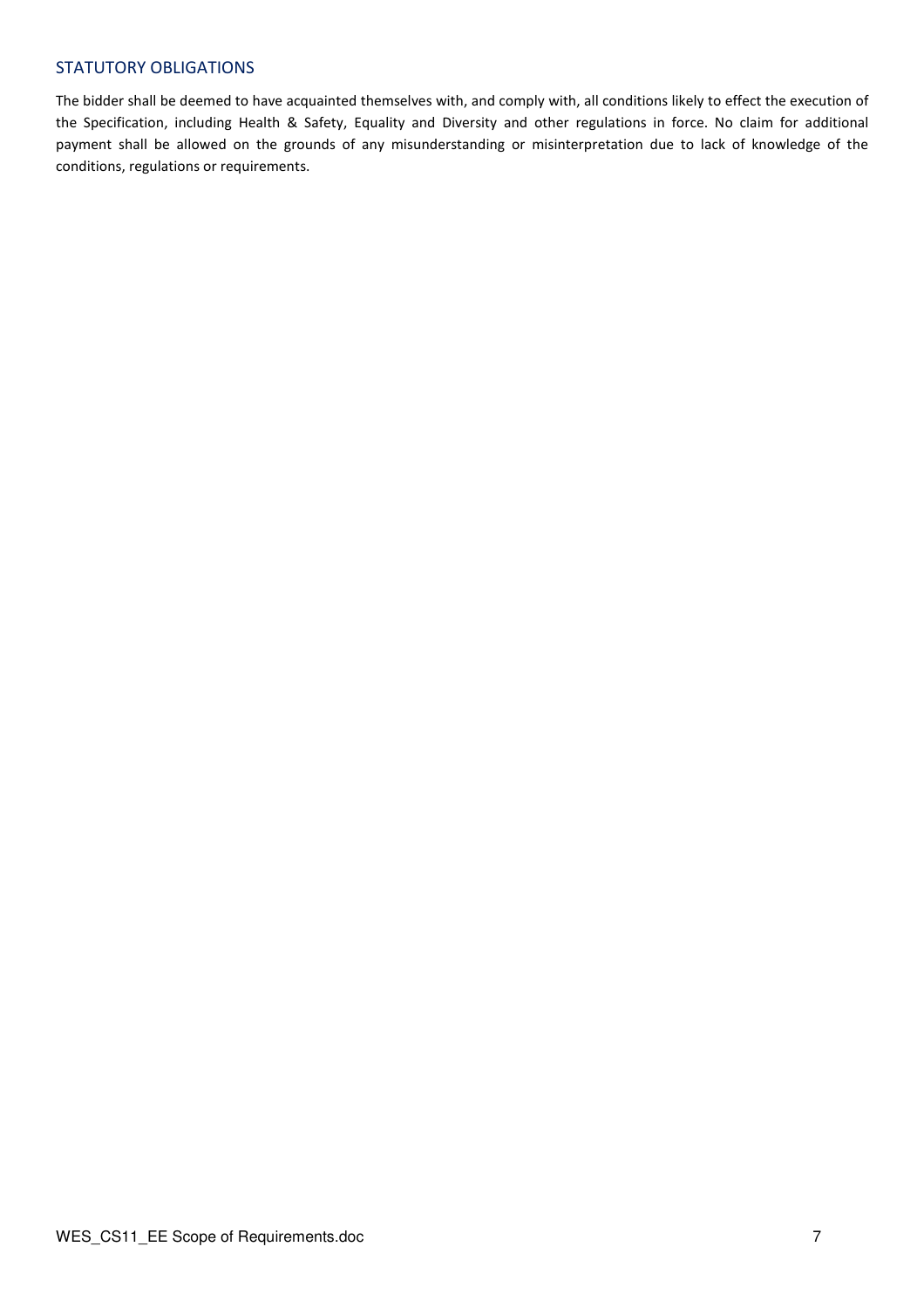### **TENDER GUIDANCE NOTES**

#### **GENERAL**

The Contract will be put in place and signed by the relevant bidding entity with the named individual providing the services being specified.

#### TENDER QUERIES

This tender is being advertised on Public Contracts Scotland (PCS) (www.publiccontractsscotland.gov.uk) and WES's own website. PCS is a national advertising portal which provides details of public sector tender opportunities in Scotland. It's free to use and free to register.

All the necessary documentation for this tender should be downloaded through PCS. This also gives bidders access to an on line "Question & Answer" facility which should be used to raise ALL tender queries.

Bidders should note that queries are raised anonymously so the name of your organisation should not be identified in the question. Multiple queries should be split into individual separate questions. Answers will be published via the same facility.

Queries must be raised within the published timescale.

#### TENDER RESPONSE

Where responses are being submitted by organisations on behalf of an individual the proposed individual will be regarded as the nominated lead for this tender. Individuals applying under their own company name will be regarded as the nominated lead for this tender.

Only information provided as a direct response to the questions will be evaluated. Information and detail which forms part of general company literature or promotional brochures etc. will not form part of the evaluation process. Marketing material should not be included. Web links should also not be referenced, in part or as a full response, to any question unless specifically requested.

Tenders should be completed on the basis that WES has no prior knowledge of either the bidder's organisation/individual or of any previous projects used as evidence of their capability and capacity.

Information should be provided in the order and format requested and failure to follow the defined format and structure provided is likely to have a detrimental effect on your submission. No unauthorised alterations should be made to the Tender Documentation.

If answers have maximum page limits then these must be adhered to – any additional information provided over these page limits will not be evaluated.

Each individual question is scored solely on the contents of that response alone and pertinent information provided in other responses will not be evaluated.

Bidders are responsible for the accuracy and integrity of the information they provide and WES reserves the right to check the validity of responses at any point during the tendering process.

The submission of erroneous, incorrect or incomplete tenders may result in that tender being disqualified. Where the error or misrepresentation is not discovered until after the Contract has been awarded, WES reserves the right to terminate the Contract and all costs, incurred by WES as a result of the termination, shall be recoverable from the provider under the Contract.

Please note that, as part of the evaluation, WES may require clarification or ask for additional information, regarding any part of your submission.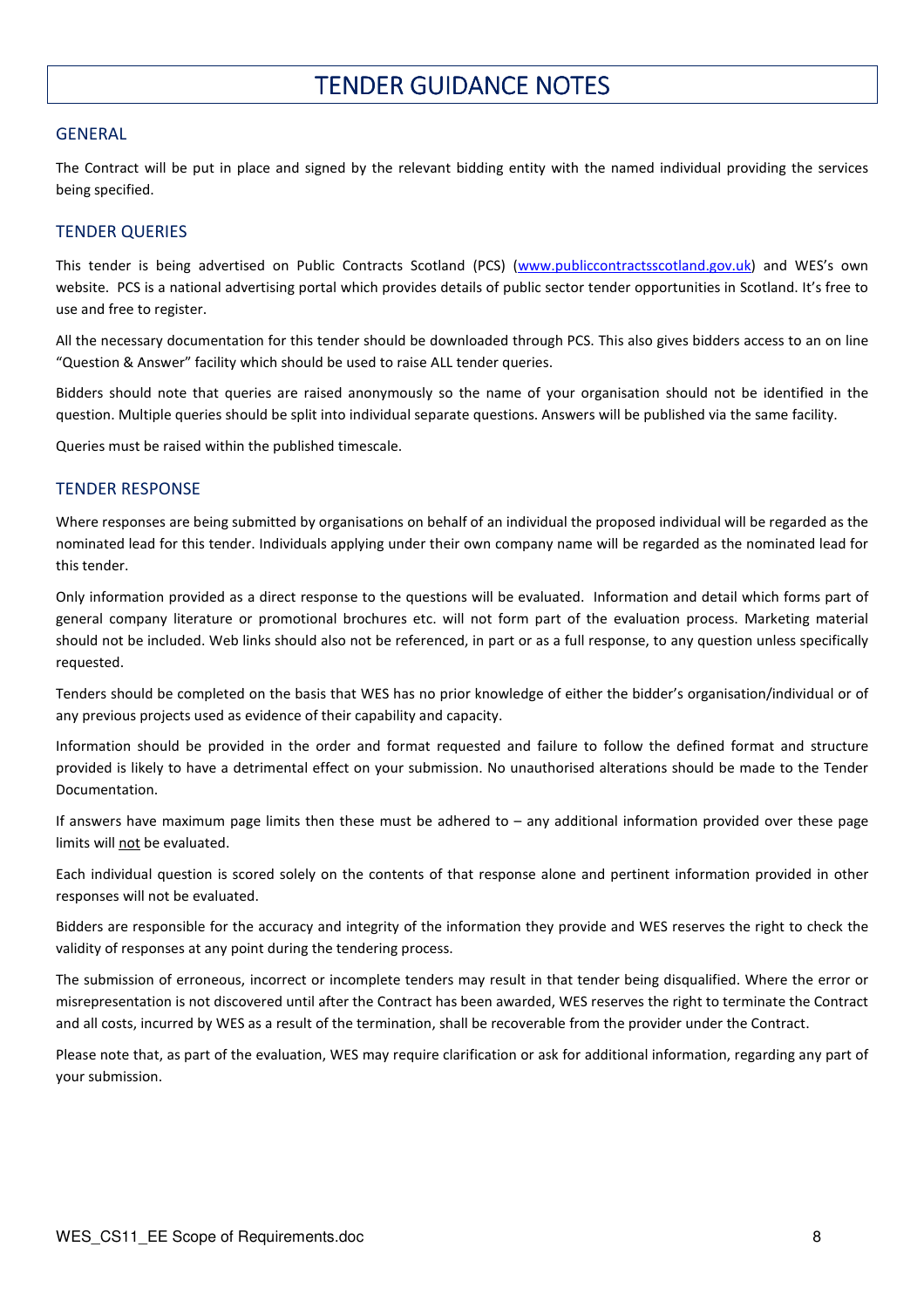#### TENDER SUBMISSION

Submissions must be made using the PCS Postbox facility only. The original signed Confidentiality and Non-Disclosure Undertaking must be returned by post to WES by the date indicated in Table 3.

#### Note: this is the only part of the Tender Response which is required to be posted.

 Submissions documents must be in the formats defined in the Bidder Response Form. The maximum file size of any one document is 10MB and the total size of the whole submission should be no more than 30MB. Excel should be returned in the original format. Bidders are requested to ensure these are compatible with Microsoft Office 2010.

Please note the name of the bidding organisation and the specific individual being proposed should be on all files.

WES will reject any corrupt submission which cannot be viewed. Bidders should not upload encrypted documents since this may prevent WES from accessing the document. Bidders should ensure that tenders are complete and legible.

Submissions can be created, edited and dispatched up to the stated tender deadline. Once the deadline has passed submissions can neither be created, edited nor dispatched. Once you have dispatched your response to the postbox you will receive an onscreen confirmation from the PCS system with your unique response ID and it will also issue an e-mail confirming the response.

Bidders should not wait until the last moment before creating, editing or dispatching a response in case of any last minute problems.

The submission must be received by the published deadline. Late tenders will not be accepted.

#### EVALUATION PROCESS

The Bidder Response Form has been divided into 3 Parts (A-C). Part A is for information only.

For this tender exercise bidders will be required to pass all of Part B Selection Criteria. If a Pass is not achieved they will be excluded. Bidders who achieve a Pass in all of Part B Selection Criteria will also be evaluated against Part C Award Criteria using an 80/20 Quality/ Cost ratio as detailed below.

A minimum mark of 2 is required for Question 19.

| Part         | Question       | <b>Description</b>                                    | <b>Marks Available</b> | Weighting |
|--------------|----------------|-------------------------------------------------------|------------------------|-----------|
| $\mathbf{A}$ | $1 - 15$       | <b>Background Information</b>                         | Information only       |           |
|              | 16             | Availability                                          | Information only       |           |
|              | 17             | <b>General Expertise</b>                              | Information only       |           |
| B            | 1              | <b>Insurance Requirements</b>                         | Pass/Fail              |           |
|              | $\overline{2}$ | Conflicts of Interest                                 | Pass/Fail              |           |
| $\mathbf{C}$ |                | <b>Speciality Preference</b>                          | Information only       |           |
|              | $\overline{2}$ | Relevant Professional/Technical Skills and Experience | Max Marks "4"          | 40%       |
|              |                |                                                       | Min score 2 required   |           |
|              | $\overline{3}$ | Understanding of the key technical challenges         | Max Marks "4"          | 20%       |
|              | $\overline{4}$ | Understanding of WES objectives                       | Max Marks "4"          | 20%       |
|              | 5              | Price (including Pricing Pro Forma)                   | Max Marks "20"         | 20%       |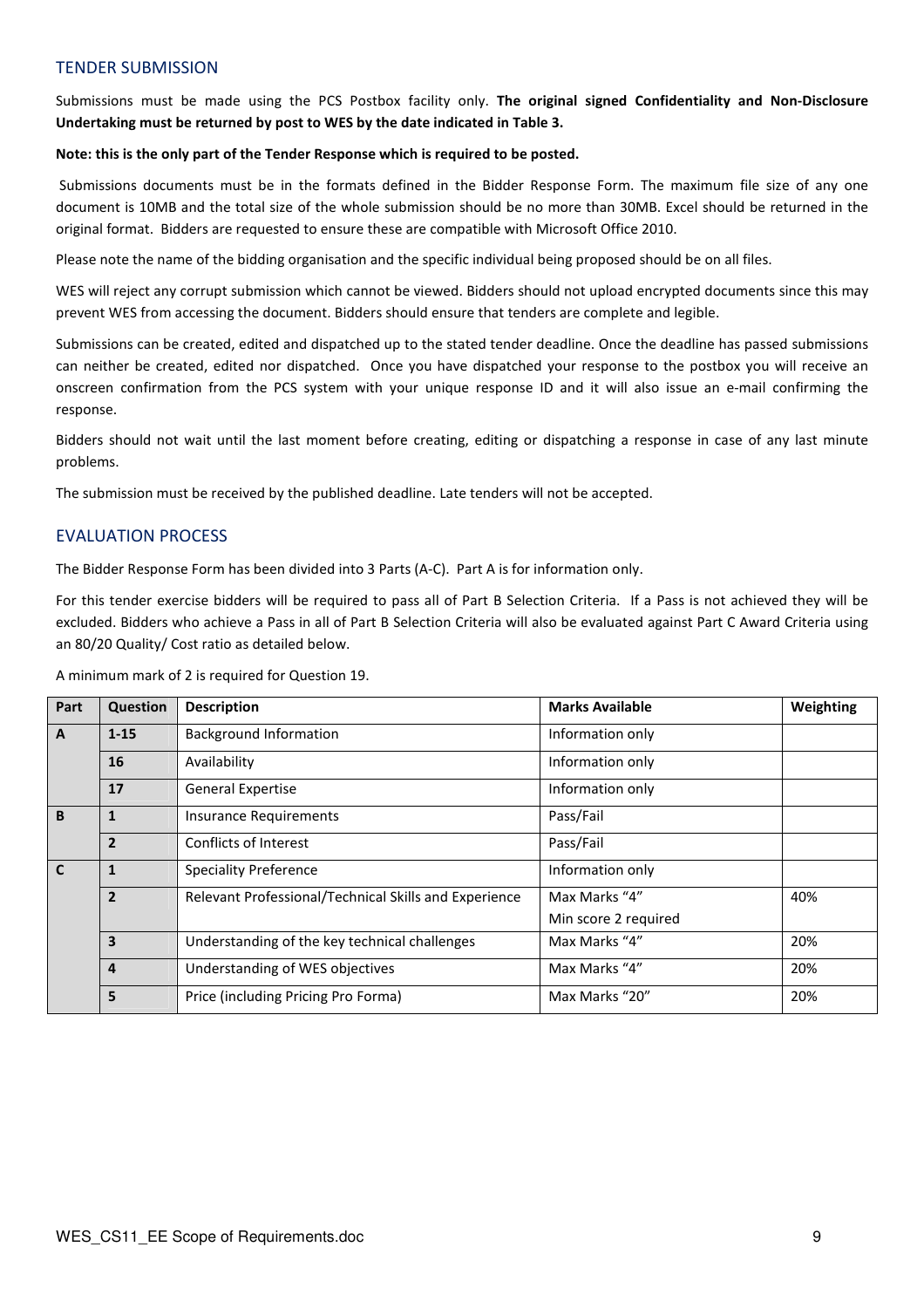#### SCORING METHODOLOGY

The Quality element for the Award Criteria will be marked by the Evaluation Panel according to the following criteria. Panellists score independently from each other with the scores collated and averaged to form a final result.

| <b>Score</b>            |                     | <b>Criteria</b>                                                                                                                                                                                                      |  |  |
|-------------------------|---------------------|----------------------------------------------------------------------------------------------------------------------------------------------------------------------------------------------------------------------|--|--|
| $\mathbf{0}$            | <b>Unacceptable</b> | Nil or inadequate response which fails to demonstrate an ability to meet the requirement.                                                                                                                            |  |  |
| $\mathbf{1}$            | Poor                | Response is partially relevant but generally poor. It addresses some elements of the requirement<br>but contains insufficient/limited detail or explanation to demonstrate how the requirement will be<br>fulfilled. |  |  |
| $\overline{2}$          | Acceptable          | Response is relevant and acceptable. It addresses a broad understanding of the requirement but                                                                                                                       |  |  |
|                         |                     | may lack details on how the requirement will be fulfilled in certain areas.                                                                                                                                          |  |  |
| $\overline{\mathbf{3}}$ | Good                | Response is relevant and good. It is sufficiently detailed to demonstrate a good understanding and                                                                                                                   |  |  |
|                         |                     | provides details on how the requirements will be fulfilled.                                                                                                                                                          |  |  |
| $\overline{a}$          | <b>Excellent</b>    | Response is completely relevant and excellent overall. It is comprehensive, unambiguous and                                                                                                                          |  |  |
|                         |                     | demonstrates a thorough understanding of the requirement and provides details of how the                                                                                                                             |  |  |
|                         |                     | requirement will be met in full.                                                                                                                                                                                     |  |  |

The Price element will be marked based on the tendered bid price i.e. "Total Bid Price" as detailed in your response.

- The average "Total Bid Price" of all evaluated bids will be allocated a score of 50.0 points.
- 1 point is deducted from the score of each tender for each percentage point above the average (rounded up or down to the nearest one decimal point); and 1 point is added to the score of each supplier for each percentage point below the average (rounded up or down to the nearest one decimal point).
- A weighting of 20% is then applied to these points to obtain the final score.

Scores are capped at a maximum of "20" and minimum of "0".

#### INDICATIVE TIMETABLE

#### Table 3 External Expert Tender - Key Dates

| <b>Description</b>                                                                    | Dates (2017)           | Time (BST) |
|---------------------------------------------------------------------------------------|------------------------|------------|
| <b>Contract Notice Published on PCS</b>                                               | $10^{\text{th}}$ April |            |
| Last date to request clarification via PCS                                            | $25^{th}$ May          | 1200 hrs   |
| Last Clarifications issued via PCS                                                    | $26^{th}$ May          |            |
| Tender Deadline via PCS                                                               | $31st$ May             | 1200 hrs   |
| Confidentiality and Non-Disclosure Undertaking document to be returned by post to WES | $9th$ June             |            |
| Clarifications (if required) by email                                                 | $9^{th}$ June          |            |
| Conflict of Interest Checks (highest ranking only)                                    | $14^{\text{th}}$ June  |            |
| Contract Award (expected)                                                             | $7th$ July             |            |

Bidders should note that, as part of the evaluation process, they may be asked to respond, by email, to requests to clarify their submission. As previously indicated, in the Conflict of Interest section, the highest ranking individuals will also be required to undergo further Conflict of Interest checks following tender submission.

#### TENDERING CONDITIONS

This specification should be read in conjunction with WES's Commissioning Letter which will be made available through PCS shortly. These are the only terms and conditions that will govern the service and bidders T&C's will not be accepted. Bidders should note that any tender that includes their own T&C's may be regarded as non-compliant.

Material Changes in Circumstances – Bidders should immediately bring to WES's notice any material change in the financial or other circumstances of the Bidder or any information contained in their response to the Tender since the date of submission.

#### WES CS11 EE Scope of Requirements.doc 10